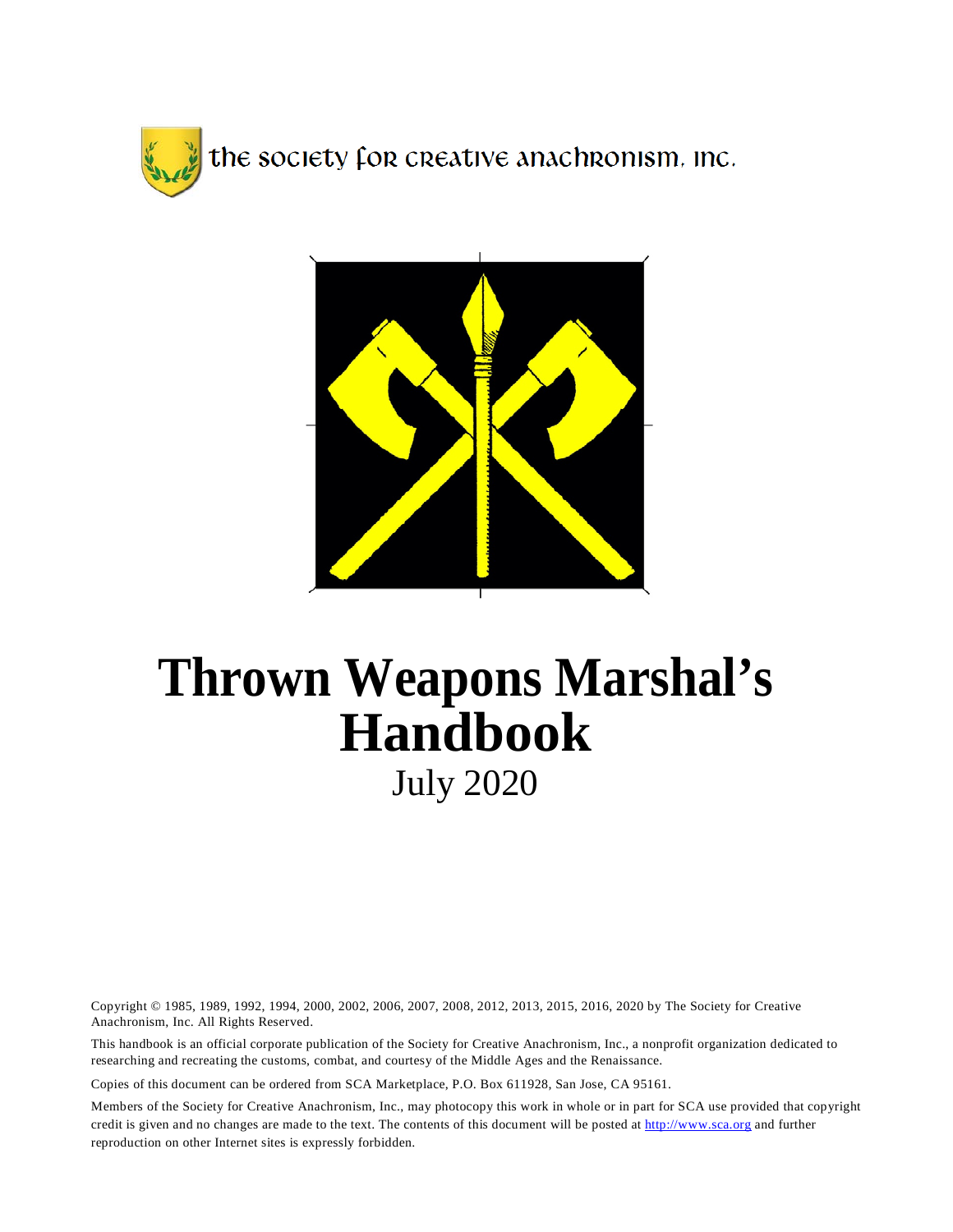# **Revision History**

Summary of changes from previous version (October, 2016)

| Page | <b>Paragraph   Summary of Change</b> | Date Approved by the<br><b>Board of Directors</b> |
|------|--------------------------------------|---------------------------------------------------|
|      | <b>Addition of Plumbata</b>          | July 2020                                         |
|      | <b>Addition of Slings</b>            | July 2020                                         |

/s/ Gravesend Society Marshal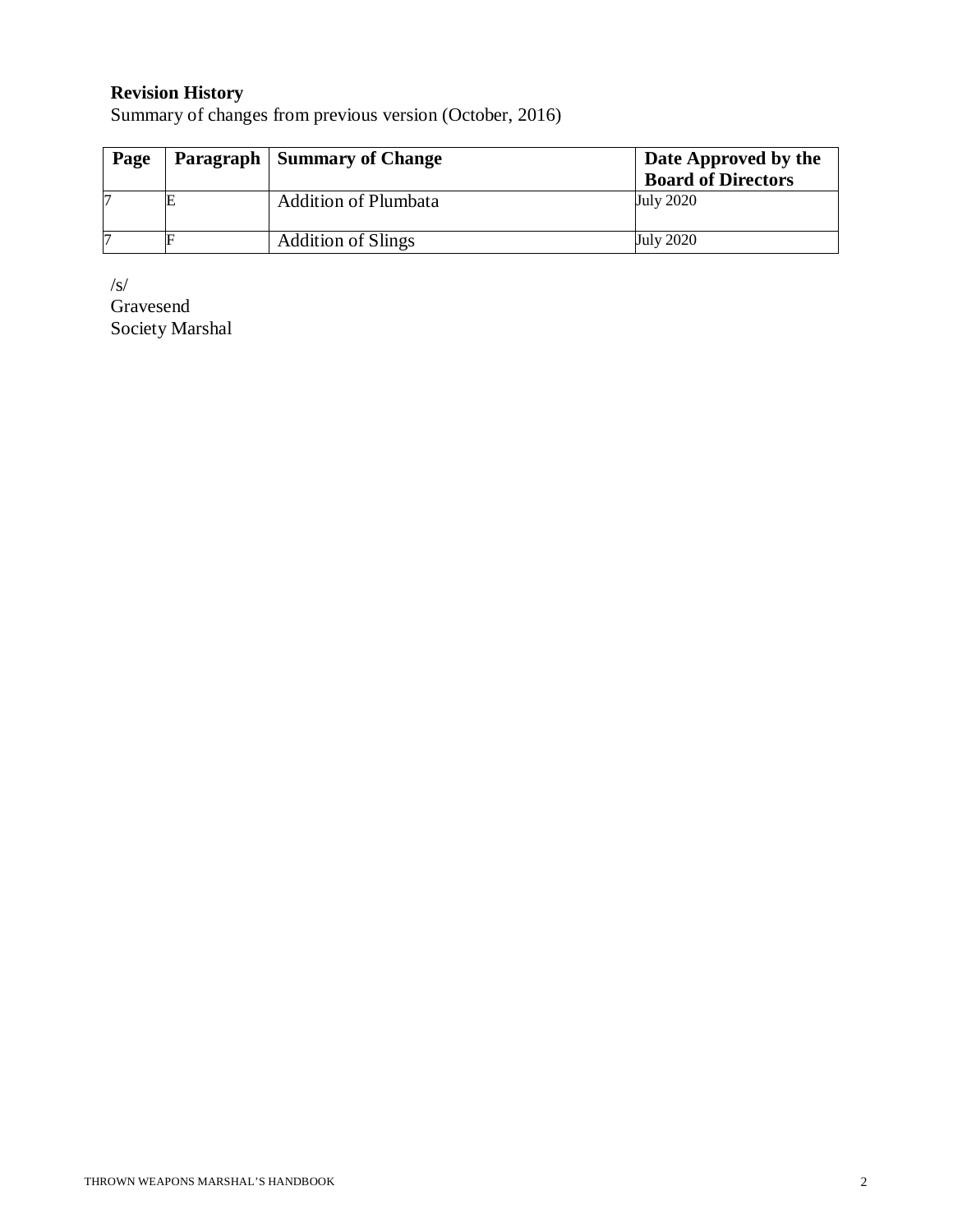# TABLE OF CONTENTS

| А. |  |  |
|----|--|--|
| В. |  |  |
|    |  |  |
| А. |  |  |
| B. |  |  |
|    |  |  |
| D. |  |  |
| E. |  |  |
| F. |  |  |
| G. |  |  |
|    |  |  |
| А. |  |  |
| В. |  |  |
|    |  |  |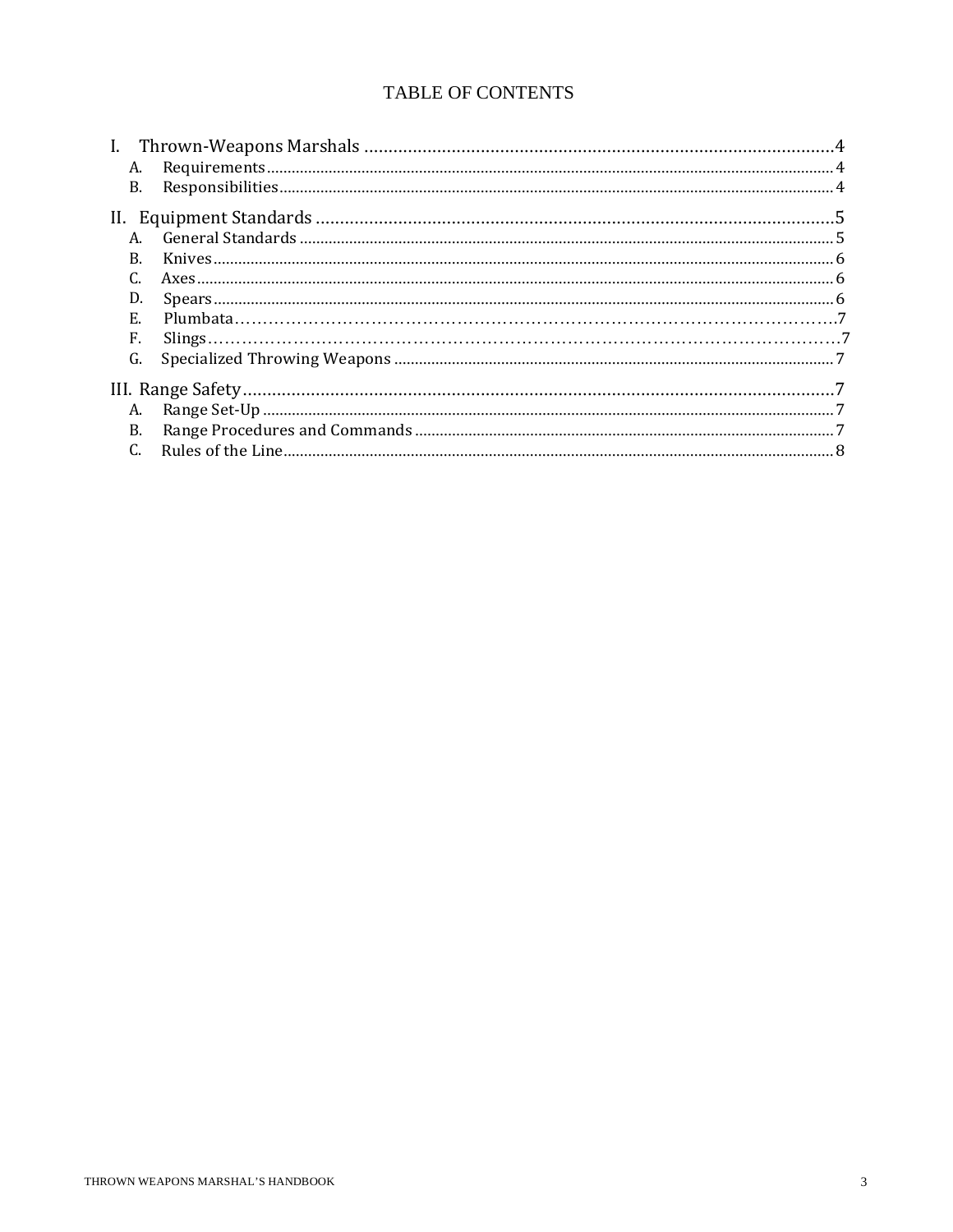## **Thrown Weapons Marshal's Handbook**

## I. Thrown-Weapons Marshals

## A. Requirements

1. All Thrown-Weapons Marshals shall be knowledgeable about thrown weapons, range safety, and SCA and Kingdom thrown weapon rules.

2. All Thrown-Weapons Marshals are officers of the SCA and shall maintain membership as required by the SCA Bylaws, and shall be warranted by their Kingdom as required by Corpora.

#### B. Responsibilities

1. The Kingdom Thrown-Weapons Marshal shall ensure that the Kingdom thrown-weapons rules include, at a minimum, basic range safety standards, equipment standards, warranting and reporting procedures for Thrown-Weapons Marshals and injury reporting procedures.

2. No thrown-weapons activities are to take place at an event unless a warranted Thrown-Weapons Marshal is present.

3. In the event of any disagreement, the Marshal-in-Charge shall have complete say and control in resolving the dispute, subject to appeal to the Kingdom Earl Marshal or the Crown. Appeals may be made via the appropriate procedures as specified in Kingdom and SCA law and policy.

4. The commands of the Marshal-in-Charge are to be followed explicitly by all throwers while on the thrown- weapons range. Failure to follow the Marshal-in-Charge's instructions may result in removal from the range.

5. The Marshal in Charge may request the assistance of other Marshals in running the line and inspecting equipment. However, the responsibility for safely setting up and running the range remains with the Marshal-in-Charge.

6. The Marshal-in-Charge or the assisting Marshals have the authority to see that all thrown weapons are inspected for damage and compliance with the rules of the line.

a) Equipment that does not meet the standards laid out in these rules shall not be used.

b) Equipment deemed dangerous by the Marshal-in-Charge shall not be used.

7. While on duty, all Thrown-Weapons Marshals are responsible for the enforcement of the rules and safety standards for thrown-weapons activities or events.

8. As part of their duties, Thrown-Weapons Marshals are responsible for taking all reasonable steps for ensuring that all throwers are familiar with and comply with the SCA and Kingdom Thrown-Weapons Rules.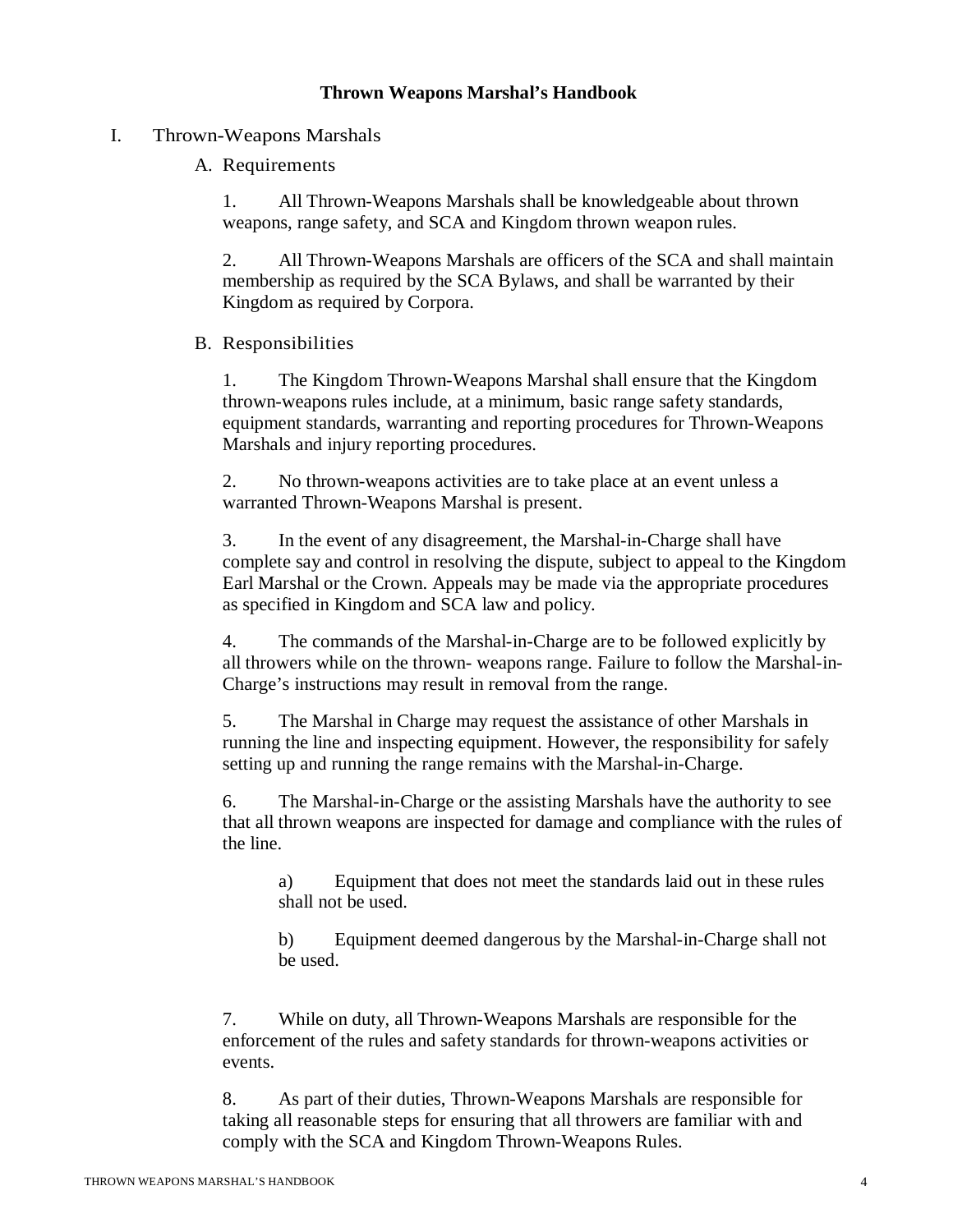9. All Kingdom level Thrown-Weapons Marshals are required to report quarterly to the SCA Archery Marshal. This is in addition to any reports to their superior required by Kingdom law.

1st Quarter - March  $10^{th}$ 2nd Quarter - June  $10^{th}$ 3rd Quarter - September  $10^{th}$ 4th Quarter - December  $10^{th}$ 

10. The Marshal in Charge at an event shall report to the Kingdom Thrown-Weapons Marshal and any others required by Kingdom law and policy, all injuries requiring professional medical treatment as a result of activity on or about the range.

11. The Kingdom Thrown-Weapons Marshal shall report to the Society Archery Marshal any injuries related to thrown-weapons activities that required professional medical treatment as well as any potentially dangerous circumstances or incidents involving thrown-weapons activities in the Kingdom and their outcome.

# II. Equipment Standards

A. General Standards

1. Each thrower has the final responsibility for the proper care and safe use of their weapons, and for knowing and following their Kingdom's thrown-weapon rules.

2. A thrower shall not knowingly use unsafe equipment.

3. If a thrower is unsure of the safety of their equipment they shall request the assistance of a Thrown-Weapons Marshal in inspecting their equipment.

4. The Thrown-Weapons Marshal assisting in the inspection shall make a reasonable attempt to locate any unsafe conditions or violations of Kingdom rules and inform the thrower of what is found and how to correct it.

5. The inspection by the Thrown-Weapons Marshal may not find all equipment faults and is conducted as a service to all the throwers on the line. It does not remove the throwers' primary responsibility for the safe condition of their own equipment.

6. Any equipment observed by a Thrown-Weapons Marshal to be unsafe shall not be used until it is made safe and re-inspected by a Thrown-Weapons Marshal.

7. Equipment and safety standards vary greatly depending upon the type of thrown weapon and the techniques that are used to throw the weapon. All inspections and decisions should be made with the following considerations:

a) How will the user be throwing the weapon? For example, will a knife be thrown by the handle or the blade?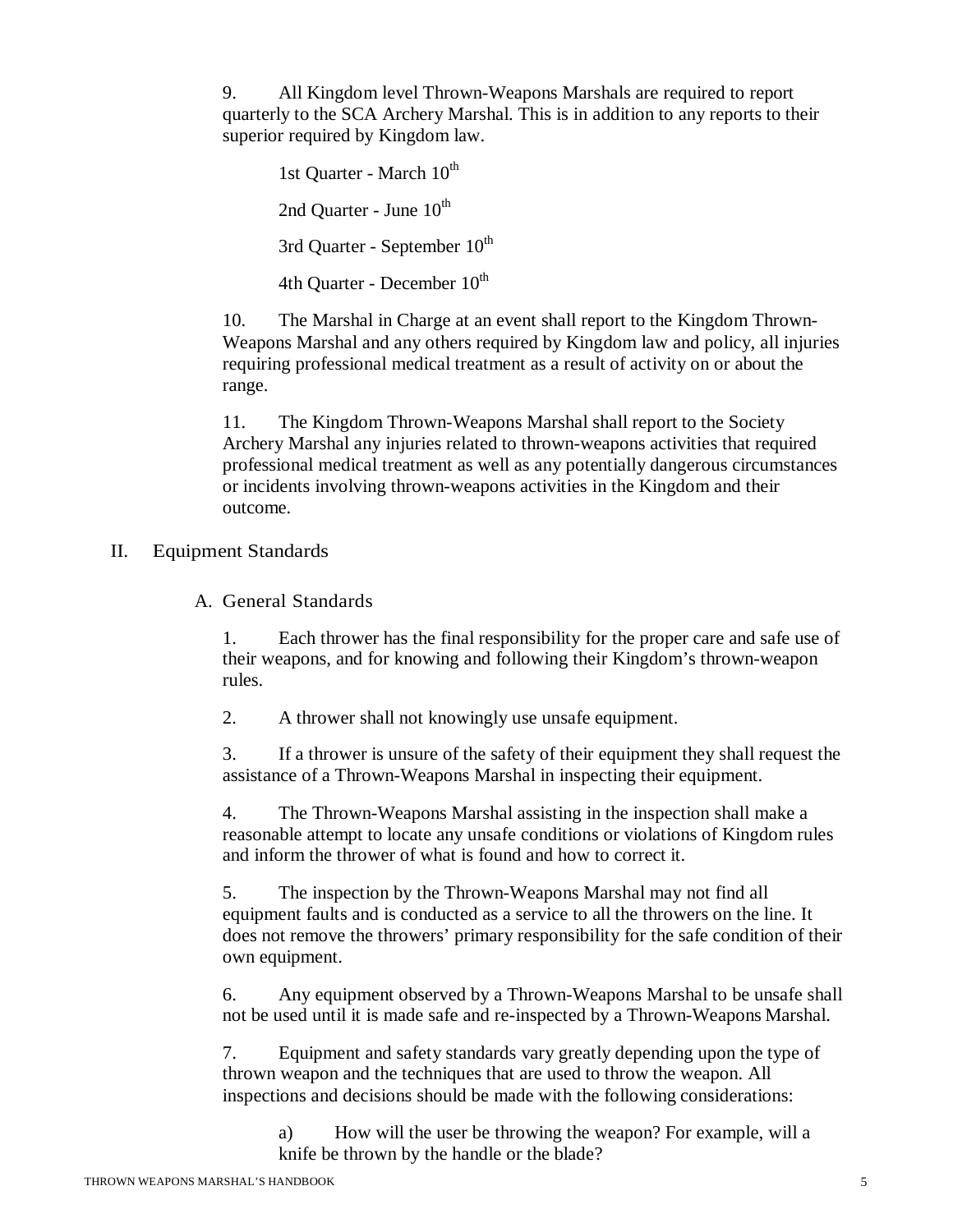- b) Is the weapon designed to be thrown?
- c) Is the weapon sturdy enough to be thrown?
- d) How sharp is the blade?

e) How balanced is the weapon? If the weapon is so unbalanced that it would be awkward to swing, the thrower should demonstrate that it can be thrown safely.

- f) Is the weapon either excessively light or heavy in weight?
- g) Is the weapon either excessively short or long?

h) Is the handle taped? If a weapons handle has been taped or reinforced, it must have been done for a reason. Ask the owner about it. Give it extra attention; make sure that it is structurally sound and safe. Duct tape is not an acceptable fix for a handle with a major crack. If it cannot be inspected due to coverings, it should be failed.

#### B. Knives

1. Throwing knives should be of a size and weight that allows them to be thrown safely and easily.

2. The handle of the knife should be firmly attached.

3. The throwing surface should be free of burrs or protrusions that can cut or injure an unprotected hand upon release.

C. Axes

1. Axes should be of a size and weight that allows them to be thrown safely and easily.

2. The handles of all axes should be firmly attached.

3. Some axes are designed to allow the head to slide up a tapered handle and pressure-fit on. The heads will come off if they are pushed toward the butt of the handle. When the axe is used, the head is forced into place and seats tightly. The inspecting marshal should ensure that the head does indeed seat tightly and will not slip over the taper.

4. The haft cannot have any major cracks.

5. The haft cannot have any burrs or rough surfaces that can cut or give splinters to an unprotected hand upon release.

#### D. Spears

- 1. Spears may not be excessively long or heavy.
- 2. Spearheads must be firmly attached to the shaft of the spear.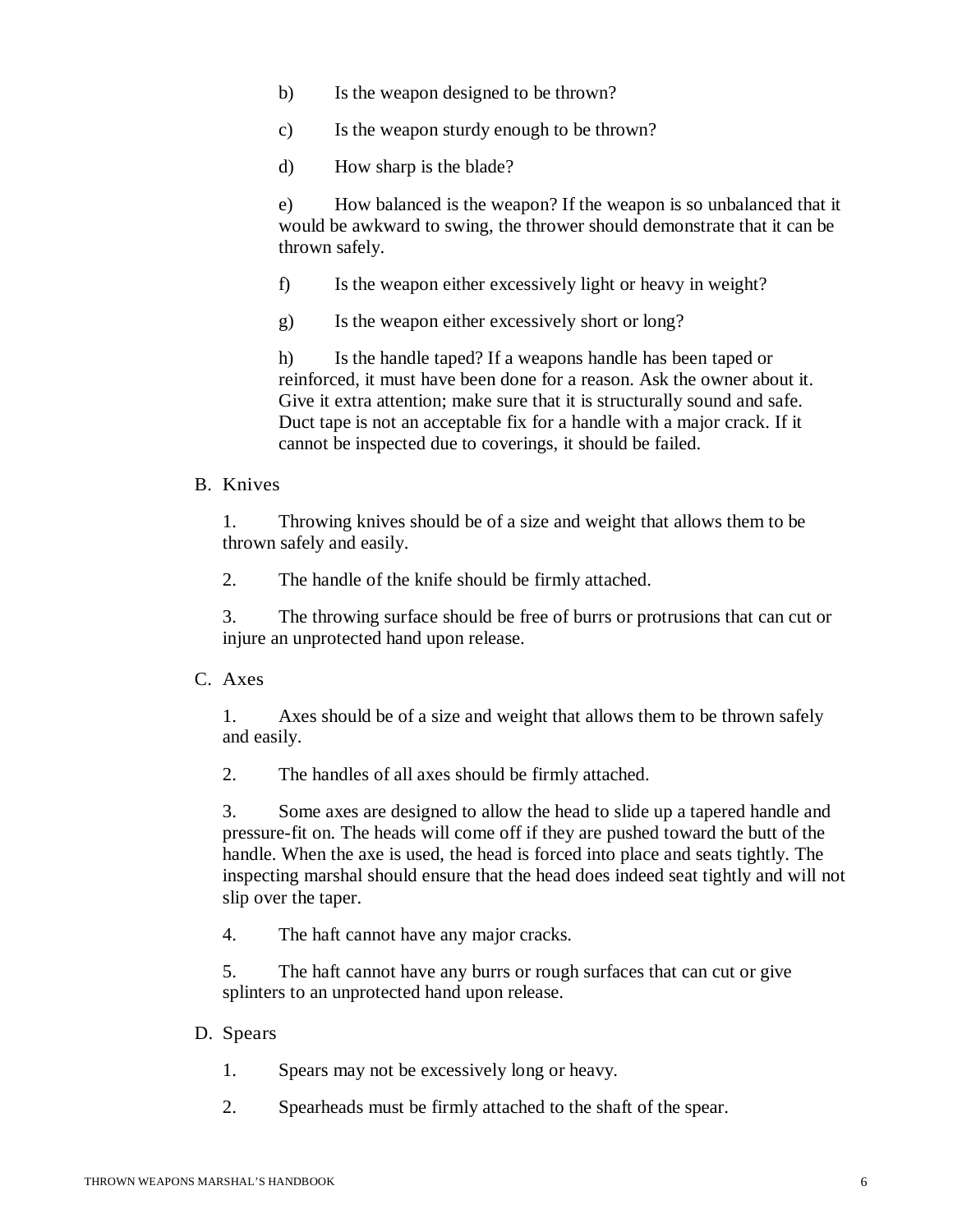3. The shaft cannot have any burrs or rough surfaces that can cut or give splinters to an unprotected hand upon release.

4. The shaft must be sound and without major cracks.

E. Plumbata (Roman Throwing Darts)

1. Plumbata should not be overly long (usually under 24")

2. Tips and weights should be firmly affixed to the shaft of the plumbata.

3. The shaft should be smooth enough not to give splinters to an unprotected hand upon release.

F. Slings

1. Slings shall be of any natural material. These include leather, cloth or woven fibers.

2. The slings must have a restraining method for the hand, such that the sling cannot fly out of the hand. A loop that goes around a finger or wrist is best. A disc or toggle that is held in the hand is also allowed.

3. Slings must not have any rips, tears or fraying in the material.

4. Payload to be thrown with a sling should be of "soft" material. Cloth balls stuffed with rags, and bean bags are examples of "soft" payloads. These may be thrown at normal thrown weapons distances using normal safety zones.

# G. Specialized Thrown Weapons

1. Specialized throwing weapons are any weapons that have been designed with more than one impact surface to increase the chances of the weapon sticking in the target. Because they come in a variety of shapes and sizes, they must be judged on an individual basis.

# III. Range Safety

# **Safety is of primary importance.**

A. Range Set-Up

1. The range will be identifiable at all times. Rope, tape, poles, etc., may be used to mark off the range and the safety area.

- 2. The Marshal-in-Charge should be easily identified.
- 3. The throwing line is the closest position from which a throw can be made.
- 4. Hard targets for knives and axes should be at least 10 feet away from the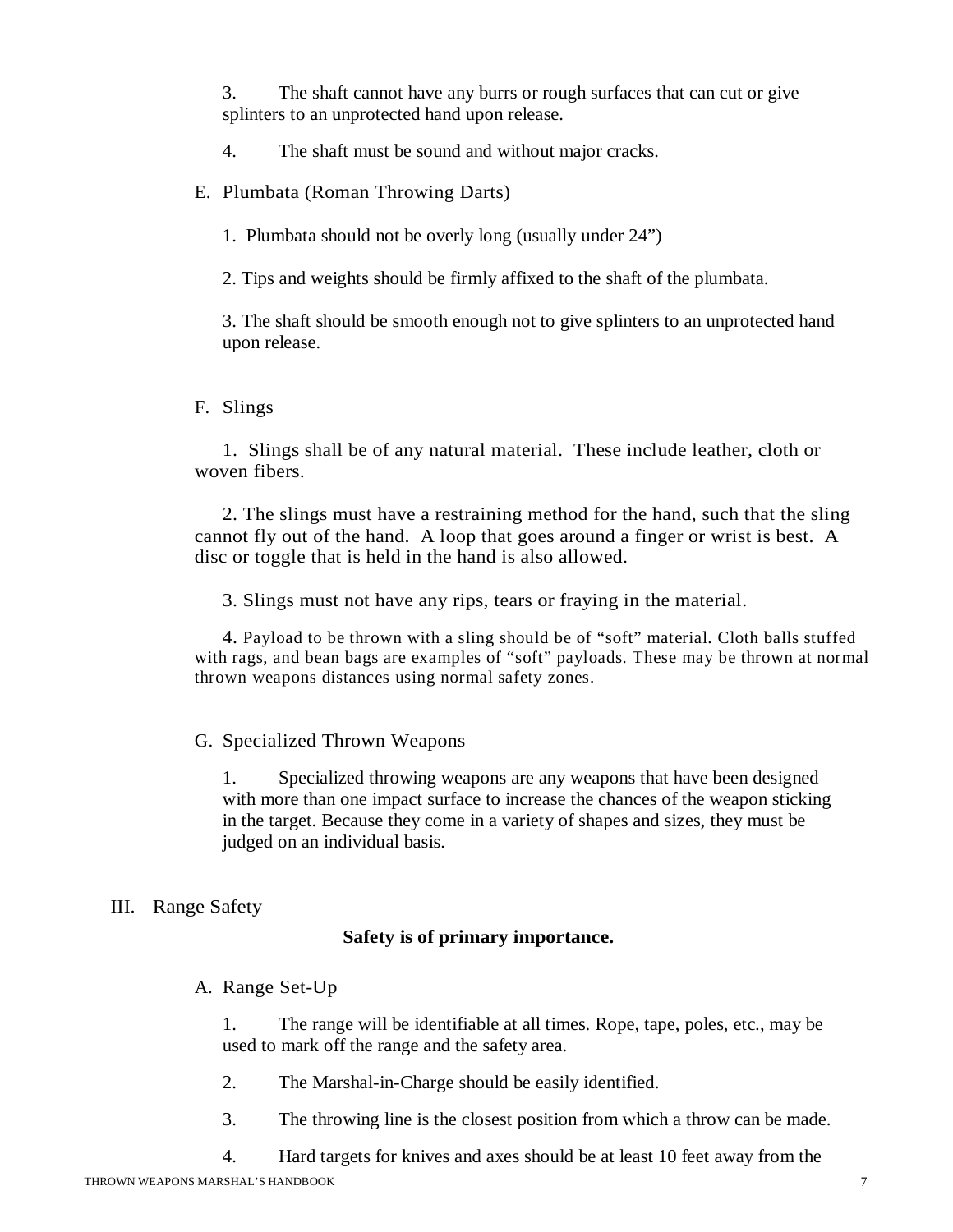throwing line (down-range). A hard target is any target made of materials that provides a solid resistance. This includes, but is not limited to, logs, plywood, etc.

5. Hard targets for spears should be at least 20 feet away from the throwing line.

6. Soft targets for spears should be at least 10 feet away from the throwing line. A soft target is any target made of materials that do not provide solid resistance. This includes, but is not limited to, hay bales, Styrofoam, etc.

7. A safe zone shall be established that takes into consideration the weapons being used and the range conditions. The safe zone includes the area behind and to the sides of the targets as well as behind the throwing line.

B. Range Procedures and Commands

1. The Thrown-Weapons Marshal will call the throwers to the line.

2. The Thrown-Weapons Marshal will look to see that all is clear down-range.

3. The Thrown-Weapons Marshal will look to see that nobody is directly behind the throwers, in the path of the swing, or in the arc traversed by the swing.

4. The Thrown-Weapons Marshal will call out "range clear" or the equivalent, and wait momentarily for any responses.

5. If all is clear, then the order "throw when ready" or the equivalent will be given.